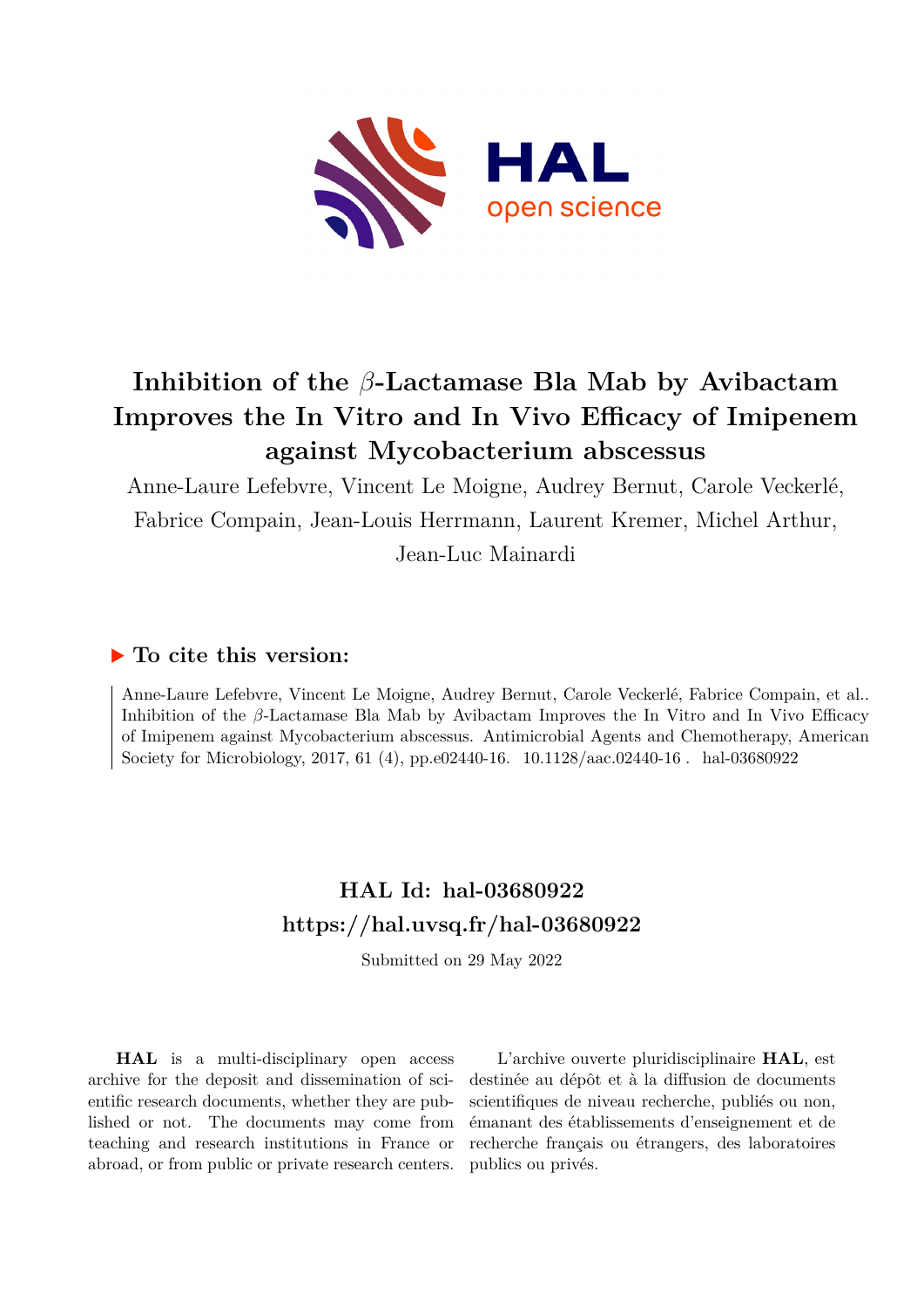

#### **MECHANISMS OF ACTION: PHYSIOLOGICAL EFFECTS**



# Inhibition of the  $\beta$ -Lactamase Bla<sub>Mab</sub> by **Avibactam Improves the In Vitro and In Vivo Efficacy of Imipenem against Mycobacterium abscessus**

### **Anne-Laure Lefebvre,a,b,c Vincent Le Moigne,d Audrey Bernut,e Carole Veckerlé,a,b,c Fabrice Compain,a,b,c,f Jean-Louis Herrmann,d Laurent Kremer,e,g Michel Arthur,a,b,c Jean-Luc Mainardia,b,c,f**

INSERM, U1138, LRMA, Equipe 12 du Centre de Recherche des Cordeliers, Paris, France<sup>a</sup>; Université Pierre et Marie Curie, UMR S 1138, Paris, Franceb; Université Paris Descartes, Sorbonne Paris Cité, UMR S 1138, Paris, France<sup>c</sup>; UMR1173, INSERM, Université de Versailles St. Quentin, Montigny le Bretonneux, France<sup>d</sup>; Centre d'Études d'Agents Pathogènes et Biotechnologies pour la Santé, FR3689, CNRS, Université Montpellier, Montpellier, Francee; Assistance Publique-Hôpitaux de Paris, Service de Microbiologie, Hôpital Européen Georges Pompidou, Paris, France<sup>f</sup>; INSERM, CPBS, Montpellier, France<sup>9</sup>

**ABSTRACT** Mycobacterium abscessus pulmonary infections are treated with a macrolide (clarithromycin or azithromycin), an aminoglycoside (amikacin), and a  $\beta$ -lactam (cefoxitin or imipenem). The triple combination is used without any  $\beta$ -lactamase inhibitor, even though *M. abscessus* produces the broad-spectrum  $\beta$ -lactamase Bla<sub>Mab</sub>. We determine whether inhibition of Bla<sub>Mab</sub> by avibactam improves the activity of imipenem against M. abscessus. The bactericidal activity of drug combinations was assayed in broth and in human macrophages. The *in vivo* efficacy of the drugs was tested by monitoring the survival of infected zebrafish embryos. The level of Bla $_{\text{Mab}}$ production in broth and in macrophages was compared by quantitative reverse transcription-PCR and Western blotting. The triple combination of imipenem (8 or 32  $\mu$ g/ml), amikacin (32  $\mu$ g/ml), and avibactam (4  $\mu$ g/ml) was bactericidal in broth  $\ll$  0.1% survival), with 3.2- and 4.3-log<sub>10</sub> reductions in the number of CFU being achieved at 72 h when imipenem was used at 8 and 32  $\mu$ g/ml, respectively. The triple combination achieved significant intracellular killing, with the bacterial survival rates being 54% and 7% with the low (8  $\mu$ g/ml) and high (32  $\mu$ g/ml) dosages of imipenem, respectively. In vivo inhibition of Bla<sub>Mab</sub> by avibactam improved the survival of zebrafish embryos treated with imipenem. Expression of the gene encoding Bla<sub>Mab</sub> was induced (20-fold) in the infected macrophages. Inhibition of Bla<sub>Mab</sub> by avibactam improved the efficacy of imipenem against M. abscessus in vitro, in macrophages, and in zebrafish embryos, indicating that this  $\beta$ -lactamase inhibitor should be clinically evaluated. The in vitro evaluation of imipenem may underestimate the impact of Bla<sub>Mab</sub>, since the production of the  $\beta$ -lactamase is inducible in macrophages.

**KEYWORDS** β-lactamase inhibitor, avibactam, Mycobacterium abscessus, cystic fibrosis, imipenem

**In the context of cystic fibrosis, Mycobacterium abscessus has emerged in recent years as an important opportunistic lung pathogen increasingly responsible for mortality** n the context of cystic fibrosis, Mycobacterium abscessus has emerged in recent years (1–5). These infections are extremely difficult to treat and to eradicate, as M. abscessus is naturally resistant to most antibiotics, including antituberculous agents (6, 7). The recommended treatment for pulmonary infections relies on the combination of a macrolide (clarithromycin or azithromycin), an aminoglycoside (amikacin), and an intravenous  $\beta$ -lactam (cefoxitin or imipenem) for at least 12 to 16 months (6, 8). Resistance to macrolide, present in 40 to 60% of the isolates (9), leads to a cure rate of only 25 to 40% (whereas the

**Received** 15 November 2016 **Returned for modification** 15 December 2016 **Accepted** 20 December 2016

**Accepted manuscript posted online** 17 January 2017

**Citation** Lefebvre A-L, Le Moigne V, Bernut A, Veckerlé C, Compain F, Herrmann J-L, Kremer L, Arthur M, Mainardi J-L. 2017. Inhibition of the β-lactamase Bla<sub>Mab</sub> by avibactam improves the in vitro and in vivo efficacy of imipenem against Mycobacterium abscessus. Antimicrob Agents Chemother 61:e02440-16. [https://doi.org/](https://doi.org/10.1128/AAC.02440-16) [10.1128/AAC.02440-16.](https://doi.org/10.1128/AAC.02440-16)

**Copyright** © 2017 American Society for Microbiology. [All Rights Reserved.](https://doi.org/10.1128/ASMCopyrightv1)

Address correspondence to Michel Arthur, [michel.arthur@crc.jussieu.fr,](mailto:michel.arthur@crc.jussieu.fr) or Jean-Luc Mainardi, [jean-luc.mainardi@crc.jussieu.fr.](mailto:jean-luc.mainardi@crc.jussieu.fr)

A.-L.F., V.L.M., and A.B. contributed equally to this article, and M.A. and J.-L.M. contributed equally to this article.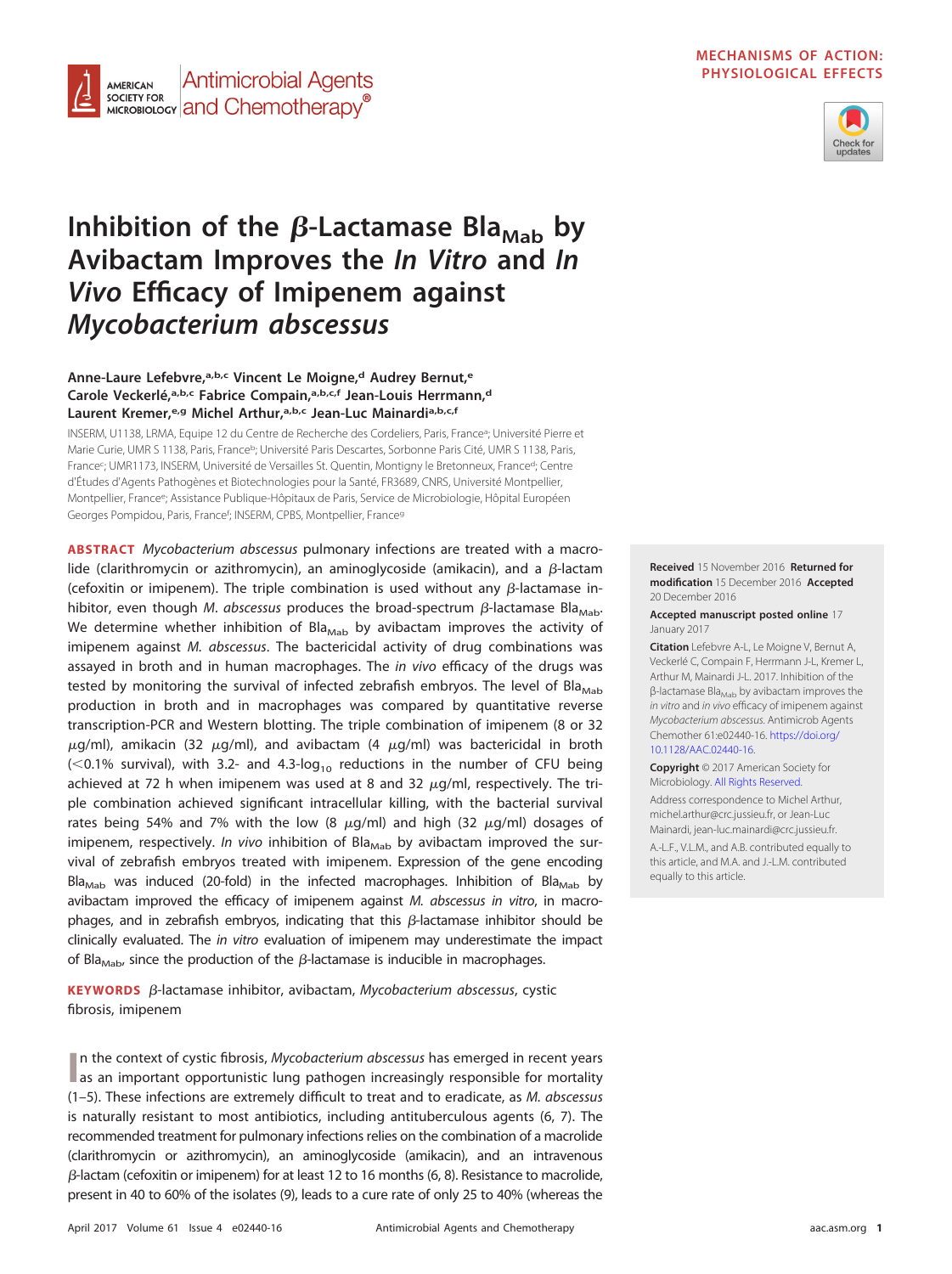

FIG 1 Time-kill curves of the activity of imipenem (IPM) alone or in combination with the B-lactamase inhibitor avibactam (AVI) and amikacin (AMK) against M. abscessus CIP104536 S. (a) Time-kill curves of imipenem at 8  $\mu$ g/ml alone or in combination with avibactam (4  $\mu$ g/ml) and amikacin (32  $\mu$ g/ml). The number of CFU was determined after 0, 48, and 72 h of exposure to the antibiotics. (b) Time-kill curves of imipenem at 32 µg/ml alone or in combination with avibactam (4  $\mu$ g/ml) and amikacin (32  $\mu$ g/ml).

cure rate is 88 to 95% for patients infected with macrolide-susceptible isolates). Cefoxitin and imipenem are the most active  $\beta$ -lactams, in spite of moderate in vitro activity with MICs (MIC<sub>50</sub>s) of 32 and 16  $\mu$ g/ml, respectively (10).

We have previously shown that the production of a broad-spectrum  $\beta$ -lactamase, the *M. abscessus β*-lactamase (Bla<sub>Mab</sub>), is a major determinant of  $\beta$ -lactam resistance in *M. abscessus* (11, 12). In contrast to the  $\beta$ -lactamase BlaC from *M. tuberculosis,* Bla<sub>mab</sub> is not inactivated by clavulanate, sulbactam, and tazobactam, since these inhibitors are hydrolyzed by the  $\beta$ -lactamase. However, Bla<sub>mab</sub> is efficiently inhibited by avibactam (12), a  $\beta$ -lactamase inhibitor approved by the FDA in 2014 (13, 14). Deletion of the gene encoding Bla<sub>Mab</sub> or chemical inhibition of the  $\beta$ -lactamase activity by avibactam extends the spectrum of  $\beta$ -lactams active against M. abscessus, as previously shown for an extensive evaluation of the amoxicillin-avibactam combination (12).

Recently, we have reported that the rate of killing of an M. abscessus Bla<sub>Mab</sub>-deficient mutant by the combination of imipenem and amikacin is significantly higher than that of the parental strain (15). In macrophages, the difference was even more pronounced, since a 100-fold reduction in the number of intracellular bacteria was observed for the  $Bl_{Mab}$ -deficient mutant, whereas the combination was only bacteriostatic for the wild-type strain (15). Together, the results obtained with the Bla<sub>Mab</sub>-deficient mutant indicated that the production of the  $\beta$ -lactamase may limit the efficacy of imipenem, despite the fact that this drug is used in the absence of a  $\beta$ -lactamase inhibitor in the recommended treatment of pulmonary infections due to M. abscessus. In this study, we evaluated whether Bla<sub>Mab</sub> inhibition by avibactam could potentiate the effects of imipenem in vitro, in macrophages, and in zebrafish embryos. The zebrafish embryo model has been developed to assess the in vivo activity of antibiotics against M.  $abscessus$  (16). Unexpectedly, we found that the production of Bla<sub>Mab</sub> has a greater impact on the activity of imipenem in macrophages than in *in vitro* cultures, prompting us to determine and compare the level of Bla<sub>Mab</sub> production in planktonically and intracellularly growing M. abscessus bacteria.

#### **RESULTS**

*In vitro* **killing of** *M. abscessus* **CIP104536 S by imipenem alone or in combination with amikacin and avibactam.** Imipenem was tested at 8  $\mu$ g/ml and 32  $\mu$ g/ml, doses that correspond to concentrations equal to 4- and 16-fold the MICs of the drug against M. abscessus CIP104536 with a smooth morphotype (CIP104536 S), respectively (15). Amikacin was tested at 4-fold the MIC (32  $\mu$ g/ml). Avibactam was tested at 4  $\mu$ g/ml, which is the concentration used for susceptibility testing in *Enterobacteriaceae* (17, 18). Reductions in the  $log<sub>10</sub>$  number of CFU of *M. abscessus* CIP104536 S were observed for imipenem at 8  $\mu$ g/ml when it was tested alone (1.7 log<sub>10</sub>) or in combination with amikacin (2.3  $log_{10}$ ) or avibactam (1.9  $log_{10}$ ) (Fig. 1a; see Table S2 in the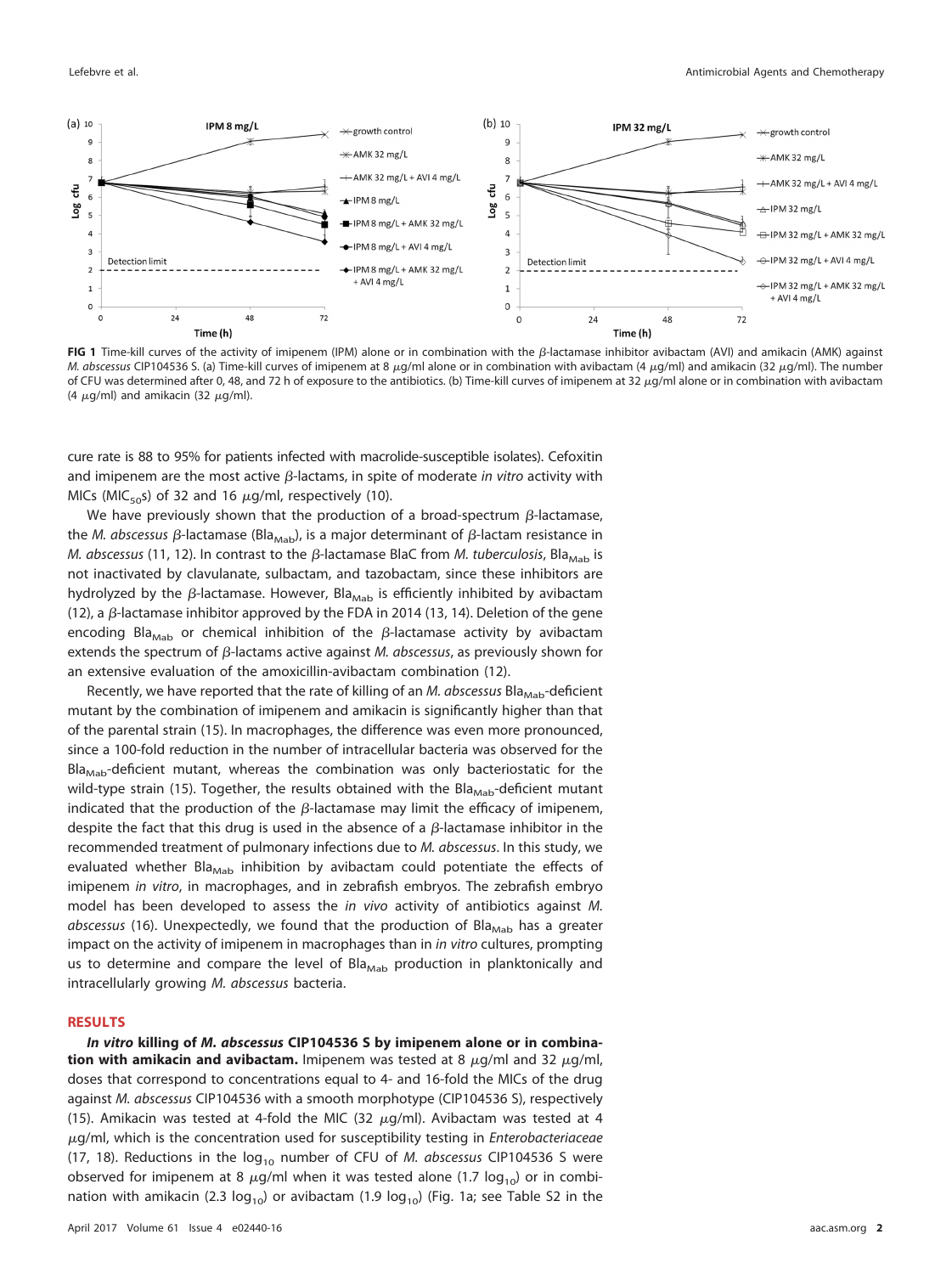

**FIG 2** Intracellular activity of imipenem (IPM; 8  $\mu$ g/ml and 32  $\mu$ g/ml) alone or in combination with the  $\beta$ -lactamase inhibitor avibactam (AVI; 16  $\mu$ g/ml) and amikacin (AMK; 8  $\mu$ g/ml) against M. abscessus CIP104536 S. Intracellular bacteria were enumerated, and the fold change in the number of CFU was determined at between days 0 and 2 postinfection. Bars represent standard deviations.

supplemental material for the results of statistical analysis). The triple combination of imipenem-amikacin-avibactam was bactericidal (less than 0.1% survival), achieving a 3.2-log<sub>10</sub> reduction in the number of CFU. The triple combination was more active than imipenem plus avibactam (3.2- versus 1.9-log $_{\rm 10}$  reductions;  $\mathit{P}$   $<$  0.05), but the difference from the results obtained with imipenem plus amikacin was not significant (3.2- versus 2.3-log<sub>10</sub> reductions; P = 0.12). Increasing the imipenem concentration from 8  $\mu$ g/ml (Fig. 1a) to 32  $\mu$ g/ml (Fig. 1b) moderately increased the activity of imipenem alone (1.7versus 2.2-log<sub>10</sub> reductions), of imipenem combined with amikacin (2.3- versus 2.7 $log<sub>10</sub>$  reductions), and of imipenem combined with avibactam (1.9- versus 2.3-log<sub>10</sub>) reductions), but none of these differences were statistically significant. Imipenem at 32  $\mu$ g/ml combined with amikacin and avibactam was the most active drug combination, achieving a 4.3-log<sub>10</sub> reduction.

**Intramacrophage activity of imipenem alone or in combination with amikacin and avibactam.** THP-1-derived macrophages were infected with M. abscessus CIP104536 S and exposed to various drugs for 2 days, and the surviving bacteria were enumerated by plating serial dilutions of macrophage lysates (Fig. 2; see Table S3 in the supplemental material for the results of statistical analysis). In the absence of antibiotic, M. abscessus CIP104536 S grew in macrophages, leading to a 100-fold increase in the number of CFU at 2 days. Imipenem at 8  $\mu$ g/ml (Fig. 2) partially prevented the intramacrophage growth of M. abscessus CIP104536 S (4.5- versus 100-fold increases in the number of CFU;  $P < 0.05$ ). Amikacin was also active (8-fold increase in the number of CFU;  $P < 0.05$ ). The combination of imipenem and amikacin was not more active than imipenem alone (4.5- versus 5.0-fold increases in the number of CFU, respectively;  $P = 0.51$ ). In contrast, avibactam improved the activity of imipenem, preventing the intracellular proliferation of M. abscessus CIP104536 S (1.1- versus 4.5-fold increases in the number of CFU;  $P < 0.05$ ). The combination of imipenem (8  $\mu$ g/ml), amikacin, and avibactam was the only combination that reduced the number of intracellular bacteria (fold change in the number of CFU, 0.54). This value was significantly different from that obtained with imipenem combined with avibactam (fold change in the number of CFU, 0.54 versus 1.1;  $P < 0.05$ ). Increasing the concentration of imipenem from 8  $\mu$ g/ml to 32  $\mu$ g/ml improved the activity of the drug tested alone (4.5- versus 1.6-fold change in the number of CFU) and in combination with amikacin (5.0- versus 1.1-fold change),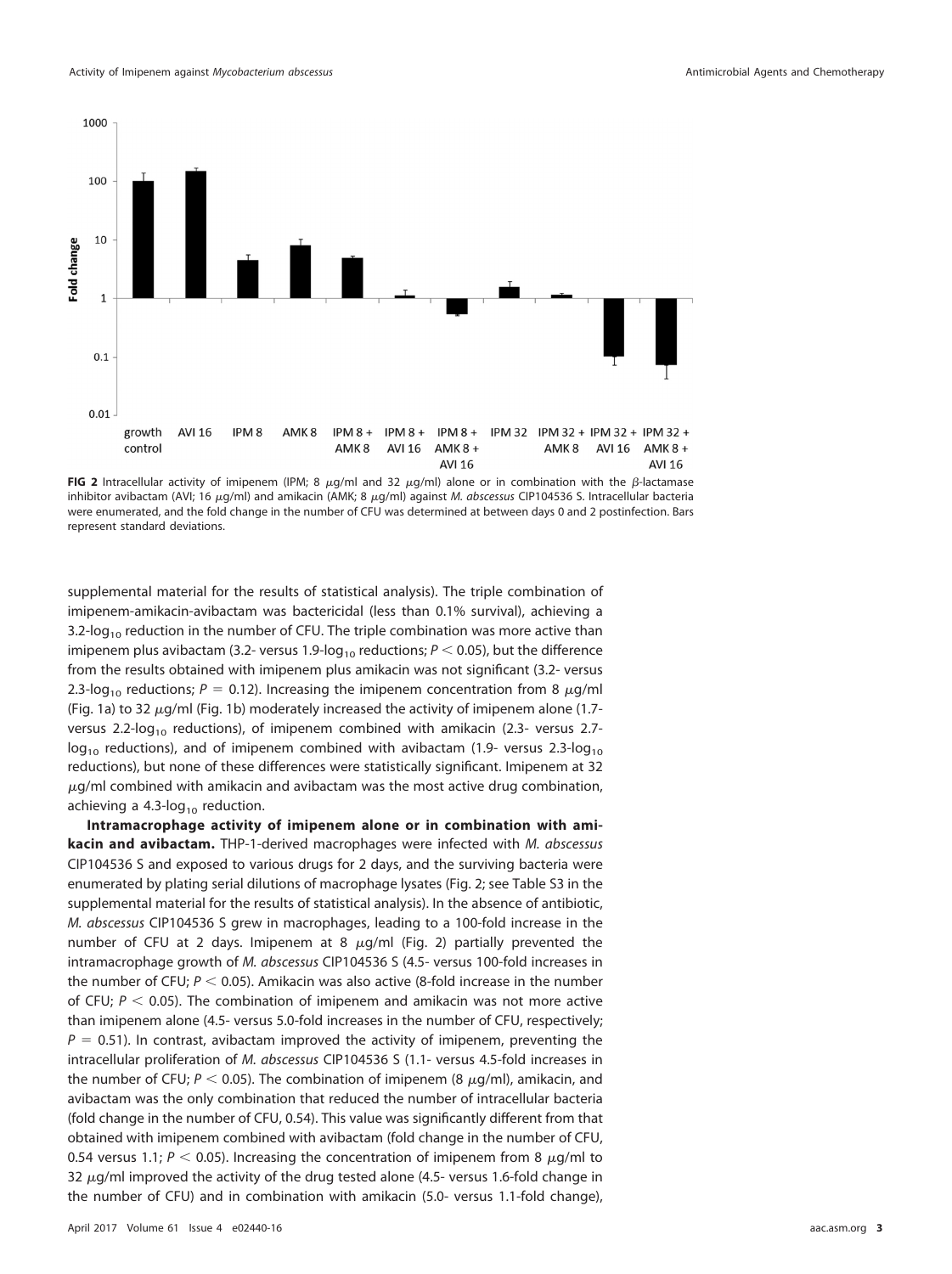

FIG 3 Production of Bla<sub>Mab</sub> in vitro and in macrophages. (a) Quantification of bla<sub>Mab</sub> by qRT-PCR. RNA was isolated from wild-type strain CIP CIP104536 S grown in vitro in 7H9 medium for 48 h or in human J774 macrophages for 24 h, 48 h, 72 h, and 96 h. sigA rRNA was used as an internal standard. The values are the ratio of intramacrophage growth to in vitro growth. Results are expressed as the means  $\pm$  standard deviations from three experiments performed in triplicate. Bars represent standard deviations. (b) Immunodetection of Bla<sub>Mab</sub>. Protein extracts were prepared from wild-type strain CIP104536 S and its  $\Delta bla_{\text{Mah}}$  derivative grown in vitro in 7H9 medium for 48 h or in human J774 macrophages for 1 h, 24 h, and 48 h. Proteins (3 µg) were separated by 15% SDS-PAGE. Immunodetection was performed with a mouse immune serum specific for Bla<sub>Mab</sub> and a peroxidase-conjugated goat anti-mouse immunoglobulin antibody. Immunodetection of KasA was used as a loading control.

avibactam (1.1- versus 0.1-fold change), and amikacin and avibactam (0.54- versus 0.07-fold change). The latter differences were significant ( $P < 0.05$ ). In conclusion, avibactam significantly improved the activity of imipenem when it was tested both with and without amikacin. Significant intracellular killing was obtained with the double and triple combinations involving imipenem at 32  $\mu$ g/ml and avibactam with or without amikacin.

**Bla<sub>Mab</sub>** is produced at a high level within macrophages. The expression of  $bla_{\text{Mab}}$ was investigated at both the transcriptional and translational levels in M. abscessus bacteria grown in vitro or proliferating in infected macrophages. Quantitative reverse transcription-PCR (qRT-PCR) analyses indicated that the growth of M. abscessus within macrophages led to a 20-fold increase in the relative abundance of the  $bla_{\text{Mab}}$  transcript in comparison to that in planktonic cultures performed in vitro in 7H9sB medium (Fig. 3a). Western blot analysis confirmed that  $Bl_{Mab}$  is produced at a higher level in macrophages (Fig. 3b).

**Avibactam increases the efficacy of imipenem in the zebrafish model of** *M. abscessus* **infection.** The zebrafish model of M. abscessus infection (16) was used to assess the *in vivo* efficacy of imipenem following inhibition of Bla<sub>Mab</sub> by avibactam (Fig. 4). Although imipenem alone was active, avibactam further increased larval survival ( $P < 0.05$ for both concentrations of imipenem tested). These results indicate that the production of  $Bl_{Mab}$  during infection impairs the efficacy of imipenem and that chemical inhibition by avibactam overcomes the deleterious effect of the  $\beta$ -lactamase.



**FIG 4** Efficacy of imipenem alone or in combination with avibactam in zebrafish embryos infected by M. abscessus CIP104536 R expressing TdTomato. Embryos (60/300 per group) were infected at 30 h postfertilization and exposed to imipenem (IMI) from 1 to 6 days postinfection (dpi) at two concentrations (180 [left] and 360  $\mu$ g/ml [right]) alone or in combination with avibactam at 50  $\mu$ g/ml (avi). Control animals were left untreated (UNT). The survival of animals was monitored each day postinfection, and the results were expressed as the percent larval survival.  $*$ ,  $P < 0.05$ .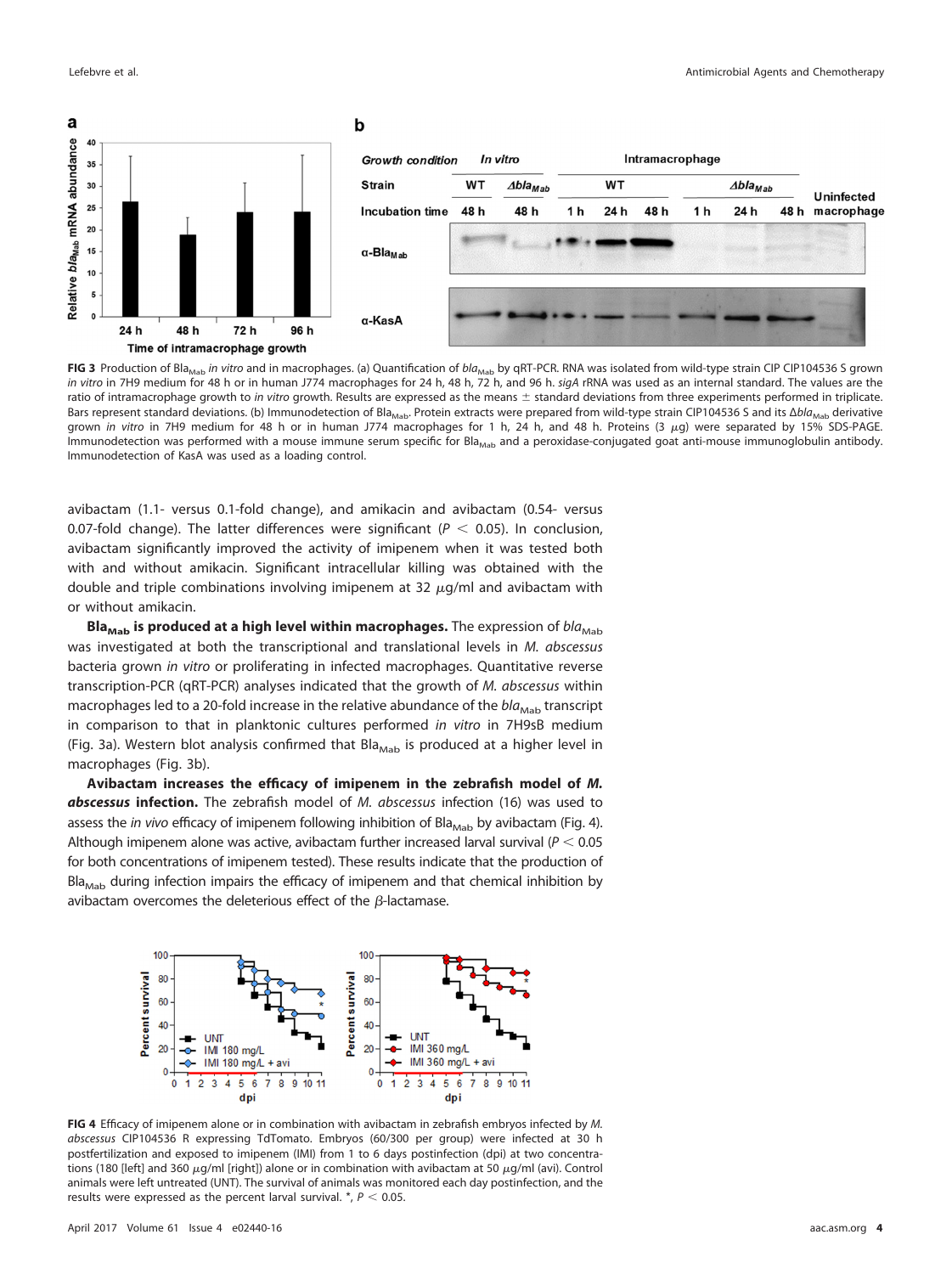#### **DISCUSSION**

Here, we assessed whether the inhibition of the  $\beta$ -lactamase Bla $_{\text{Mab}}$  by avibactam improves the efficacy of imipenem against M. abscessus. The impact of the  $\beta$ -lactamase inhibitor was assessed in vitro and in infected macrophages by determining the killing activity of various drug combinations. Avibactam was also investigated by monitoring the survival of infected zebrafish embryos treated with imipenem alone or in combination with the inhibitor. In macrophages, avibactam significantly improved the activity of imipenem in all drug combinations tested, which included two dosages of imipenem with or without amikacin (Fig. 2). Imipenem combined with avibactam and amikacin was highly active in macrophages, leading to 93% intracellular killing at the highest dose tested. In the zebrafish model, imipenem alone increased the survival of the embryos, as previously reported (16), and the efficacy of the drug was significantly improved by avibactam (Fig. 4). Amikacin could not be tested in this model due to its toxicity during larval development (data not shown). Time-kill curves showed that the triple combinations of imipenem (8 and 32  $\mu$ g/ml), avibactam, and amikacin were bactericidal (less than 0.1% survival; Fig. 1a and b). These associations were the most active, although statistical analysis did not demonstrate a significant impact of avibactam. The  $bla_{Mah}$  transcript was 20-fold less abundant in *M. abscessus* bacteria proliferating in planktonic cultures than in M. abscessus bacteria in infected macrophages (Fig. 3). Thus, the high level of production of Bla<sub>Mab</sub> in the infected macrophages, which was confirmed by Western blotting, may account for the fact that avibactam has a greater impact on the efficacy of imipenem intracellularly than in vitro. The induction of  $bla_{Mab}$ in macrophages indicates that the in vitro evaluation of imipenem may underestimate the impact of the  $\beta$ -lactamase Bla $_{\text{Mab}}$ . Of note, there is only a 2-fold difference in the MIC of imipenem against the Bla<sub>Mab</sub>-deficient mutant of *M. abscessus* and that against the parental strain (19).

Two  $\beta$ -lactams, cefoxitin and imipenem, are recommended for the treatment of pulmonary infections due to M. abscessus (8). Currently, there is no recommendation for the preferential use of one these drugs. We have previously shown that Bla<sub>Mab</sub> hydrolyzes imipenem with a moderate but significant catalytic efficacy ( $3 \times 10^4$  M<sup>-1</sup> s<sup>-1</sup>) (11). Bla<sub>Mab</sub> is 4,000-fold less active for the hydrolysis of cefoxitin. The low efficacy of hydrolysis of cefoxitin by Bla<sub>Mab</sub> is likely to be irrelevant since the killing curve assay did not reveal any difference in the activity of cefoxitin, alone or in combination with amikacin, against a Bla<sub>Mab</sub>-deficient mutant of *M. abscessus* and the parental strain (15). In this study, we have shown that imipenem is highly active in macrophages, but this requires combination with avibactam due to the induction of  $bla_{\text{Mab}}$ . Together, these data indicate that imipenem is intrinsically more active than cefoxitin, although this difference is compensated for by the higher level of hydrolysis of imipenem by the β-lactamase Bla<sub>Mab</sub>.

The assessments of the efficacy of drug combinations in vitro (Fig. 1), in macrophages (Fig. 2), and in the zebrafish (Fig. 4) indicate that the triple combination of avibactam, imipenem, and amikacin should be clinically evaluated, particularly in infections due to clarithromycin-resistant M. abscessus, which are often not cured by the recommended treatments (7, 20–22). Unfortunately, avibactam is currently manufactured in combination with ceftazidime, which has no activity against M. abscessus (12). Formulation of avibactam independently from any  $\beta$ -lactam partner would be necessary to provide cystic fibrosis patients access to the avibactam-imipenem-amikacin combination.

#### **MATERIALS AND METHODS**

**Bacterial strains and growth conditions.** M. abscessus CIP104536 (ATCC 19977) with a smooth (S) or rough (R) morphotype and the respective  $\beta$ -lactamase-deficient derivatives (Δbl $a_{\sf Mab}$ ) (12) were grown in Middlebrook 7H9 broth (BD-Difco, Le Pont de Claix, France) supplemented with 10% (vol/vol) oleic acid, albumin, dextrose, and catalase (OADC; BD-Difco) and 0.05% (vol/vol) Tween 80 (Sigma-Aldrich) (7H9sB) at 30°C with shaking (150 rpm) (23).

**Antibiotics.** Amikacin was provided by Bristol-Myers Squibb (Rueil-Malmaison, France), and imipenem was provided by Mylan (Saint-Priest, France). Avibactam was provided by AstraZeneca. Water was the solvent used to prepare stock solutions, which were freshly prepared for each experiment and filtered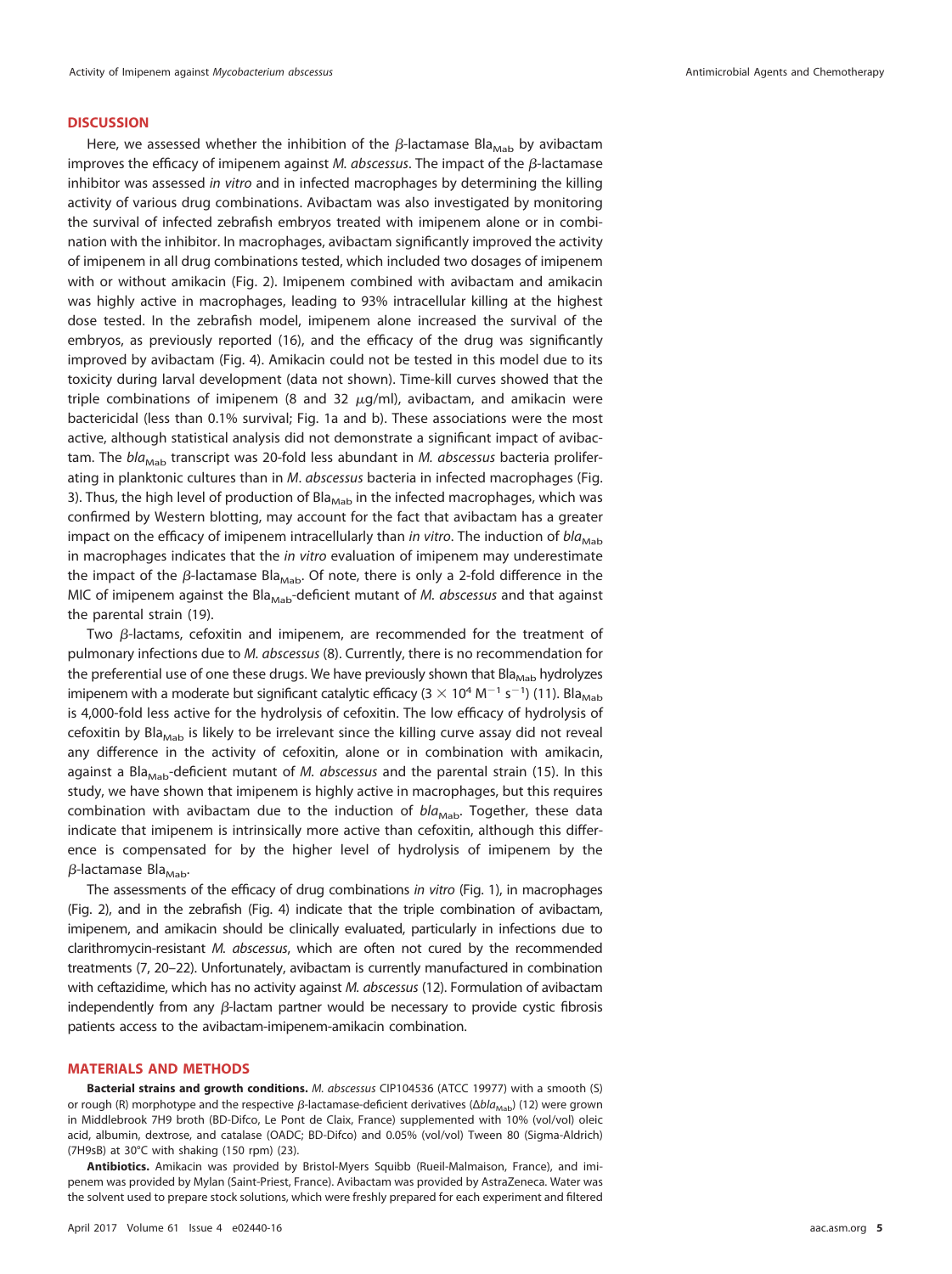using a sterilized 0.22- $\mu$ m-pore-size polycarbonate syringe filter (Millipore, Saint-Quentin-en-Yvelines, France).

**Time-kill assay.** Bottles of 20 ml of 7H9sB containing imipenem, amikacin, and avibactam alone or in combination were inoculated with exponentially growing bacteria of M. abscessus CIP104536 S (7  $\times$ 106 CFU/ml) and incubated with shaking (150 rpm) at 30°C for 72 h. Bacteria were enumerated at 0, 48, and 72 h by plating serial dilutions prepared in sterile saline solution on lysogeny broth (LB) plates. The plates were incubated for 4 days at 30°C. The detection limit was 2  $log_{10}$  CFU/ml. The experiments were performed in triplicate.

**Activity of imipenem alone or in combination with amikacin and avibactam in THP-1 macrophages.** The activity of antibiotics was studied as previously described (15). Briefly, THP-1 cells were seeded into 24-well plates (5  $\times$  10<sup>5</sup> cells per 1-ml well), differentiated for 24 h, and infected with M. abscessus CIP104536 S at a multiplicity of infection of 10 for 3 h. Imipenem (8 and 32  $\mu$ g/ml), amikacin (8  $\mu$ g/ml), and avibactam (16  $\mu$ g/ml) alone or in combination were added to each well. The plates were incubated with 5% CO<sub>2</sub> at 37°C for 2 days. Macrophages were lysed with deionized water. Dilutions were plated onto LB agar plates, and the CFU were enumerated after 4 days of incubation at 30°C. The experiments were performed in triplicate.

**Determination of** *bla***<sub>Mab</sub> mRNA by qRT-PCR.** Extraction of bacterial RNA from *M. abscessus-*infected macrophages was performed as previously described (24). Briefly, bacterial cells were harvested after different times postinfection, washed once with Dulbecco's modified Eagle's medium alone, and resuspended in 4 M guanidine thiocyanate solution containing  $\beta$ -mercaptoethanol. RNA was extracted and cDNA was prepared as previously described (24). See Table S1 in the supplemental material for the sequences of the primers used for qRT-PCR. Controls without reverse transcriptase were used with each RNA sample to rule out DNA contamination (24). sigA gene RNA was included as an internal control.

**Mouse anti-Bla<sub>Mab</sub> antibodies.** Purified Bla<sub>Mab</sub> (12) was subcutaneously injected into five BALB/c mice (Janvier, France) (20  $\mu$ g per mouse) with incomplete Freund's adjuvant (1/1, vol/vol) on days 1, 28, and 57. At 1 week after days 28 and 57, blood samples were obtained from the retroorbital plexus, centrifuged, and stored at  $-20^{\circ}$ C until use. All procedures were performed according to institutional and national ethical guidelines under agreement 92-033-01 (Préfecture des Hauts-de-Seine, Boulogne-Billancourt, France).

Immunodetection of Bla<sub>Mab</sub> in protein extracts. Bacterial pellets were obtained from M. abscessus cells grown in vitro and in human macrophages as previously described (24). Briefly, bacteria were resuspended in 5 ml of cooled phosphate-buffered saline (PBS) containing 1% Triton X-100 for 5 min at room temperature. Then, 2.5 ml of cold PBS was added and the suspension was centrifuged at 2,500  $\times$ g for 15 min. Bacteria were resuspended in 0.5 ml Tris-buffered saline (TBS) and lysed by sonication 3 times for 30 s each time with 1-min cooling intervals on ice. After centrifugation at 14,000  $\times$  g for 10 min, the protein concentration was determined using the Bradford assay with bovine serum albumin as the standard. Proteins in crude extracts (3  $\mu$ g) were separated by 15% SDS-PAGE and transferred to a nitrocellulose membrane (Bio-Rad, Hercules, CA, USA), and Bla<sub>Mab</sub> was detected with mouse anti-Bla<sub>Mab</sub> antiserum (1/6,000). A peroxidase-conjugated goat anti-mouse immunoglobulin antibody (IgG; 1/4,000) was used as the secondary antibody. Rat anti-KasA antibodies were used as a loading control (25).

**Evaluation of imipenem in a zebrafish model of** *M. abscessus* **infection.** The zebrafish model of M. abscessus infection was used to assess the in vivo activity of imipenem alone or in combination with avibactam. The TdTomato-expressing M. abscessus CIP104536 R derivative was injected in zebrafish embryos according to procedures described earlier (26). Briefly, systemic infections were carried by the injection of 150 CFU into the caudal vein of embryos at 30 h postfertilization. Infected larvae were exposed to various imipenem concentrations (180 and 360  $\mu$ g/ml) alone or in combination with avibactam at 50  $\mu$ g/ml. Drug-containing water was renewed daily for 5 days from day 1 to day 6 postinfection. The viability of the infected embryos was evaluated daily by assessment of cardiac activity. The zebrafish experiments were conducted in accordance with the guidelines from the European Union for the handling of laboratory animals [\(http://ec.europa.eu/environment/chemicals/lab\\_animals/home\\_en.htm\)](http://ec.europa.eu/environment/chemicals/lab_animals/home_en.htm) and approved by the Direction Sanitaire et Vétérinaire de l'Hérault et Comité d'Ethique pour l'Expérimentation Animale de la Région Languedoc Roussillon under reference number CEEA-LR-1145.

**Statistical analysis.** The Mann-Whitney U test and the Kruskal-Wallis test were used to compare the intracellular activities of the antibiotics. For the zebrafish infection model, experiments were performed at least in triplicate. Data from the replicates were pooled for the construction and comparison of survival curves. The efficacy of imipenem alone or in combination with avibactam was compared using the log-rank test. All statistical analyses were performed with EPI Info software (version 7.1.3; Centers for Disease Control and Prevention, Atlanta, GA).

#### **SUPPLEMENTAL MATERIAL**

Supplemental material for this article may be found at [https://doi.org/10.1128/](https://doi.org/10.1128/AAC.02440-16) [AAC.02440-16.](https://doi.org/10.1128/AAC.02440-16)

**TEXT S1**, PDF file, 0.05 MB.

#### **ACKNOWLEDGMENTS**

We thank AstraZeneca for providing the avibactam. This work was supported by the Vaincre la Mucoviscidose and l'Association Grégory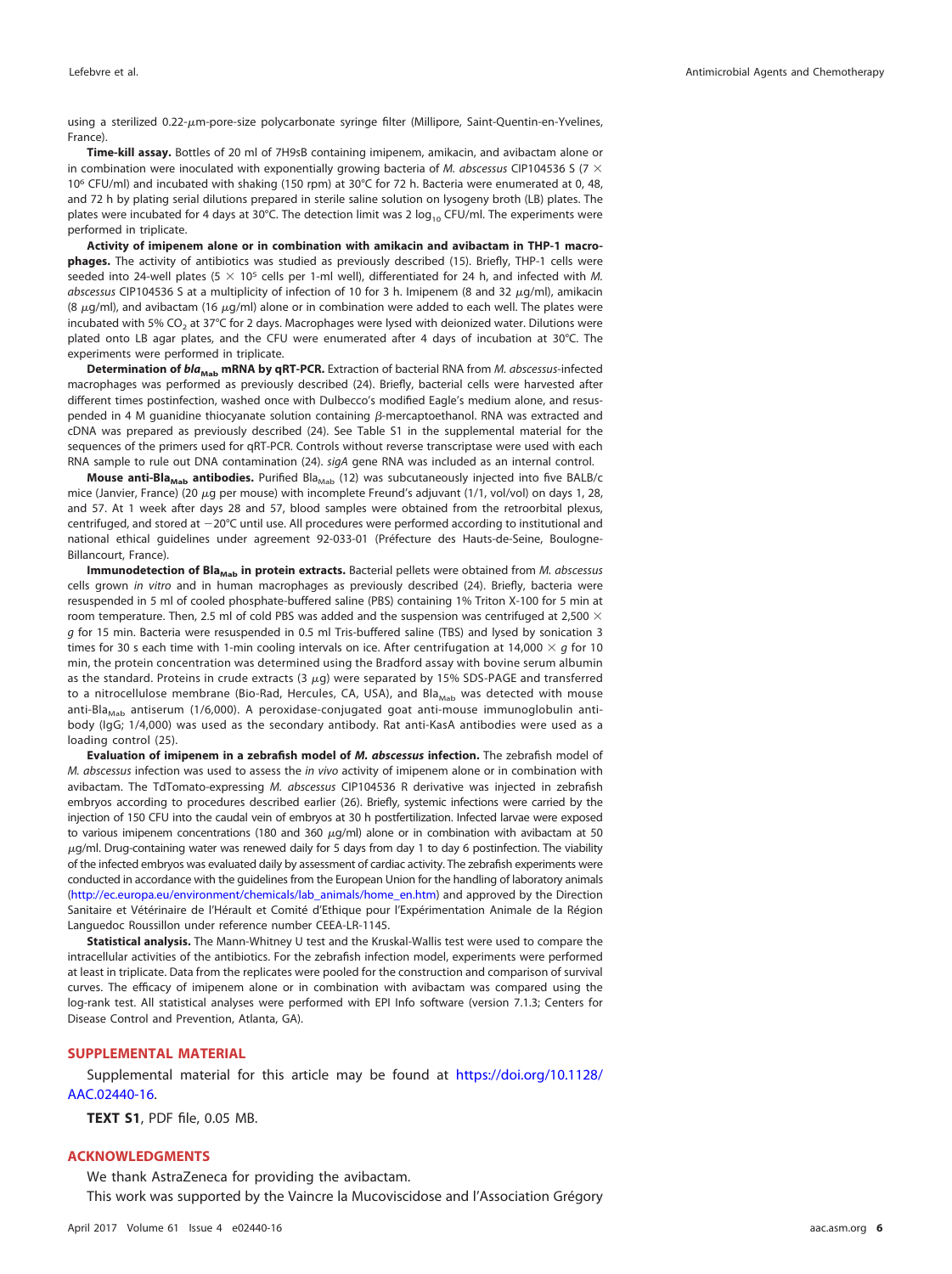Lemarchal (Ph.D. fellowship to A.-L.L. and grant RF20150501376 to J.-L.M., J.-L.H., and L.K.) and the ANR DIMYVIR (to J.-L.H. and L.K.).

J.-L.M. has received consulting fees (as a scientific advisor for ceftaroline) and reimbursement of travel expenses (attendance at the 54th Interscience Conference on Antimicrobial Agents and Chemotherapy, 2014) from AstraZeneca. All other authors have no conflicts to declare.

#### **REFERENCES**

- 1. Sermet-Gaudelus I, Le Bourgeois M, Pierre-Audigier C, Offredo C, Guillemot D, Halley S, Akoua-Koffi C, Vincent V, Sivadon-Tardy V, Ferroni A, Berche P, Scheinmann P, Lenoir G, Gaillard JL. 2003. Mycobacterium abscessus and children with cystic fibrosis. Emerg Infect Dis 9:1587–1591. [https://doi.org/10.3201/eid0912.020774.](https://doi.org/10.3201/eid0912.020774)
- 2. Esther CR, Jr, Esserman DA, Gilligan P, Kerr A, Noone PG. 2011. Chronic Mycobacterium abscessus infection and lung function decline in cystic fibrosis. J Cyst Fibros 9:117–123. [https://doi.org/10.1016/j.jcf.2009](https://doi.org/10.1016/j.jcf.2009.12.001) [.12.001.](https://doi.org/10.1016/j.jcf.2009.12.001)
- 3. Olivier KN, Weber DJ, Wallace RJ, Jr, Faiz AR, Lee JH, Zhang Y, Brown-Elliot BA, Handler A, Wilson RW, Schechter MS, Edwards LJ, Chakraborti S, Knowles MR. 2003. Nontuberculous mycobacteria. I. Multicenter prevalence study in cystic fibrosis. Am J Respir Crit Care Med 167:828 – 834. [https://doi.org/10.1164/rccm.200207-678OC.](https://doi.org/10.1164/rccm.200207-678OC)
- 4. Levy I, Grisaru-Soen G, Lerner-Geva L, Kerem E, Blau H, Bentur L, Aviram M, Rivlin J, Picard E, Lavy A, Yahav Y, Rahav G. 2008. Multicenter cross-sectional study of nontuberculous mycobacterial infections among cystic fibrosis patients, Israel. Emerg Infect Dis 14:378-384. [https://](https://doi.org/10.3201/eid1403.061405) [doi.org/10.3201/eid1403.061405.](https://doi.org/10.3201/eid1403.061405)
- 5. Roux AL, Catherinot E, Ripoll F, Soismier N, Macheras E, Ravilly S, Bellis G, Vibet MA, Le Roux E, Lemonnier L, Gutierrez C, Vincent V, Fauroux B, Rottman M, Guillemot D, Gaillard JL. 2009. Multicenter study of prevalence of nontuberculous mycobacteria in patients with cystic fibrosis in France. J Clin Microbiol 47:4124 – 4128. [https://doi.org/10.1128/](https://doi.org/10.1128/JCM.01257-09) [JCM.01257-09.](https://doi.org/10.1128/JCM.01257-09)
- 6. Brown-Elliott BA, Nash KA, Wallace RJ, Jr. 2012. Antimicrobial susceptibility testing, drug resistance mechanisms, and therapy of infections with nontuberculous mycobacteria. Clin Microbiol Rev 25:545–582. [https://doi.org/10.1128/CMR.05030-11.](https://doi.org/10.1128/CMR.05030-11)
- 7. Novosad SA, Beekmann SE, Polgreen PM, Mackey K, Winthrop KL, M abscessus Study Team. 2016. Treatment of Mycobacterium abscessus infection. Emerg Infect Dis 22:511–514. [https://doi.org/10.3201/](https://doi.org/10.3201/eid2203.150828) [eid2203.150828.](https://doi.org/10.3201/eid2203.150828)
- 8. Floto RA, Olivier KN, Saiman L, Daley CL, Herrmann JL, Nick JA, Noone PG, Bilton D, Corris P, Gibson RL, Hempstead SE, Koetz K, Sabadosa KA, Sermet-Gaudelus I, Smyth AR, van Ingen J, Wallace RJ, Winthrop KL, Marshall BC, Haworth CS. 2016. US Cystic Fibrosis Foundation and European Cystic Fibrosis Society consensus recommendations for the management of non-tuberculous mycobacteria in individuals with cystic fibrosis. Thorax 71(Suppl 1):i1–i22. [https://doi.org/10.1136/thoraxjnl](https://doi.org/10.1136/thoraxjnl-2015-207360) [-2015-207360.](https://doi.org/10.1136/thoraxjnl-2015-207360)
- 9. Bastian S, Veziris N, Roux AL, Brossier F, Gaillard JL, Jarlier V, Cambau E. 2011. Assessment of clarithromycin susceptibility in strains belonging to the Mycobacterium abscessus group by erm(41) and rrl sequencing. Antimicrob Agents Chemother 55:775–781. [https://doi.org/10.1128/](https://doi.org/10.1128/AAC.00861-10) [AAC.00861-10.](https://doi.org/10.1128/AAC.00861-10)
- 10. Lavollay M, Dubee V, Heym B, Herrmann JL, Gaillard JL, Gutmann L, Arthur M, Mainardi JL. 2014. In vitro activity of cefoxitin and imipenem against Mycobacterium abscessus complex. Clin Microbiol Infect 20: O297–O300. [https://doi.org/10.1111/1469-0691.12405.](https://doi.org/10.1111/1469-0691.12405)
- 11. Soroka D, Dubee V, Soulier-Escrihuela O, Cuinet G, Hugonnet JE, Gutmann L, Mainardi JL, Arthur M. 2014. Characterization of broad-spectrum Mycobacterium abscessus class A beta-lactamase. J Antimicrob Chemother 69:691– 696. [https://doi.org/10.1093/jac/dkt410.](https://doi.org/10.1093/jac/dkt410)
- 12. Dubee V, Bernut A, Cortes M, Lesne T, Dorchene D, Lefebvre A-L, Hugonnet J-E, Gutmann L, Mainardi J-L, Herrmann J-L, Gaillard J-L, Kremer L, Arthur M. 2015.  $\beta$ -Lactamase inhibition by avibactam in Mycobacterium abscessus. J Antimicrob Chemother 70:1051–1058. [https://doi.org/10.1093/jac/dku510.](https://doi.org/10.1093/jac/dku510)
- 13. Falcone M, Paterson D. 2016. Spotlight on ceftazidime/avibactam: a new option for MDR Gram-negative infections. J Antimicrob Chemother 71: 2713–2722. [https://doi.org/10.1093/jac/dkw239.](https://doi.org/10.1093/jac/dkw239)
- 14. Bush K. 2015. A resurgence of beta-lactamase inhibitor combinations effective against multidrug-resistant Gram-negative pathogens. Int J Antimicrob Agents 46:483–493. [https://doi.org/10.1016/j.ijantimicag.2015.08.011.](https://doi.org/10.1016/j.ijantimicag.2015.08.011)
- 15. Lefebvre AL, Dubee V, Cortes M, Dorchêne D, Arthur M, Mainardi JL. 2016. Bactericidal and intracellular activity of  $\beta$ -lactams against Mycobacterium abscessus. J Antimicrob Chemother 71:1556 –1563. [https://](https://doi.org/10.1093/jac/dkw022) [doi.org/10.1093/jac/dkw022.](https://doi.org/10.1093/jac/dkw022)
- 16. Bernut A, Le Moigne V, Lesne T, Lutfalla G, Herrmann JL, Kremer L. 2014. In vivo assessment of drug efficacy against Mycobacterium abscessus using the embryonic zebrafish test system. Antimicrob Agents Chemother 58:4054 – 4063. [https://doi.org/10.1128/AAC.00142-14.](https://doi.org/10.1128/AAC.00142-14)
- 17. Shields RK, Clancy CJ, Hao B, Chen L, Press EG, Iovine NM, Kreiswirth BN, Nguyen MH. 2015. Effects of Klebsiella pneumoniae carbapenemase subtypes, extended-spectrum  $\beta$ -lactamases, and porin mutations on the in vitro activity of ceftazidime-avibactam against carbapenem-resistant K. pneumoniae. Antimicrob Agents Chemother 59:5793–5797. [https://](https://doi.org/10.1128/AAC.00548-15) [doi.org/10.1128/AAC.00548-15.](https://doi.org/10.1128/AAC.00548-15)
- 18. Hackel M, Kazmierczak KM, Hoban DJ, Biedenbach DJ, Bouchillon SK, de Jonge BL, Stone GG. 2016. Assessment of the in vitro activity of ceftazidime-avibactam against multidrug-resistant Klebsiella spp. collected in the INFORM global surveillance study, 2012 to 2014. Antimicrob Agents Chemother 60:4677– 4683. [https://doi.org/10.1128/AAC](https://doi.org/10.1128/AAC.02841-15) [.02841-15.](https://doi.org/10.1128/AAC.02841-15)
- 19. Dubee V, Soroka D, Cortes M, Lefebvre A-L, Gutmann L, Hugonnet J-E, Arthur M, Mainardi J-L. 2015. Impact of beta-lactamase inhibition on the activity of ceftaroline against Mycobacterium tuberculosis and Mycobacterium abscessus. Antimicrob Agents Chemother 59:2938-2941. [https://](https://doi.org/10.1128/AAC.05080-14) [doi.org/10.1128/AAC.05080-14.](https://doi.org/10.1128/AAC.05080-14)
- 20. Koh WJ, Jeon K, Lee NY, Kim BJ, Kook YH, Lee SH, Park YK, Kim CK, Shin SJ, Huitt GA, Daley CL, Kwon OJ. 2011. Clinical significance of differentiation of Mycobacterium massiliense from Mycobacterium abscessus. Am J Respir Crit Care Med 183:405– 410. [https://doi.org/10.1164/](https://doi.org/10.1164/rccm.201003-0395OC) [rccm.201003-0395OC.](https://doi.org/10.1164/rccm.201003-0395OC)
- 21. Jarand J, Levin A, Zhang L, Huitt G, Mitchell JD, Daley CL. 2011. Clinical and microbiologic outcomes in patients receiving treatment for Mycobacterium abscessus pulmonary disease. Clin Infect Dis 52:565–571. [https://doi.org/10.1093/cid/ciq237.](https://doi.org/10.1093/cid/ciq237)
- 22. Harada T, Akiyama Y, Kurashima A, Nagai H, Tsuyuguchi K, Fujii T, Yano S, Shigeto E, Kuraoka T, Kajiki A, Kobashi Y, Kokubu F, Sato A, Yoshida S, Iwamoto T, Saito H. 2012. Clinical and microbiological differences between Mycobacterium abscessus and Mycobacterium massiliense lung diseases. J Clin Microbiol 50:3556 –3561. [https://doi.org/10.1128/](https://doi.org/10.1128/JCM.01175-12) [JCM.01175-12.](https://doi.org/10.1128/JCM.01175-12)
- 23. Clinical and Laboratory Standards Institute. 2011. M24-A2. Susceptibility testing of mycobacteria, nocardiae, and other aerobic actinomycetes; approved standard, 2nd ed. Clinical and Laboratory Standards Institute, Wayne, PA.
- 24. Bakala N'Goma JC, Le Moigne V, Soismier N, Laencina L, Le Chevalier F, Roux AL, Poncin I, Serveau-Avesque C, Rottman M, Gaillard JL, Etienne G, Brosch R, Herrmann JL, Canaan S, Girard-Misguich F. 2015. Mycobacterium abscessus phospholipase C expression is induced during coculture within amoebae and enhances M. abscessus virulence in mice. Infect Immun 83:780 –791. [https://doi.org/10.1128/IAI.02032-14.](https://doi.org/10.1128/IAI.02032-14)
- 25. Kremer L, Dover LG, Morbidoni HR, Vilcheze C, Maughan WN, Baulard A, Tu SC, Honore N, Deretic V, Sacchettini JC, Locht C, Jacobs WR, Jr, Besra GS. 2003. Inhibition of InhA activity, but not KasA activity, induces formation of a KasA-containing complex in mycobacteria. J Biol Chem 278:20547–20554. [https://doi.org/10.1074/jbc.M302435200.](https://doi.org/10.1074/jbc.M302435200)
- 26. Bernut A, Dupont C, Sahuquet A, Herrmann JL, Lutfalla G, Kremer L. 9 September 2015. Deciphering and imaging pathogenesis and cording of Mycobacterium abscessus in zebrafish embryos. J Vis Exp. [https://doi.org/](https://doi.org/10.3791/53130) [10.3791/53130.](https://doi.org/10.3791/53130)